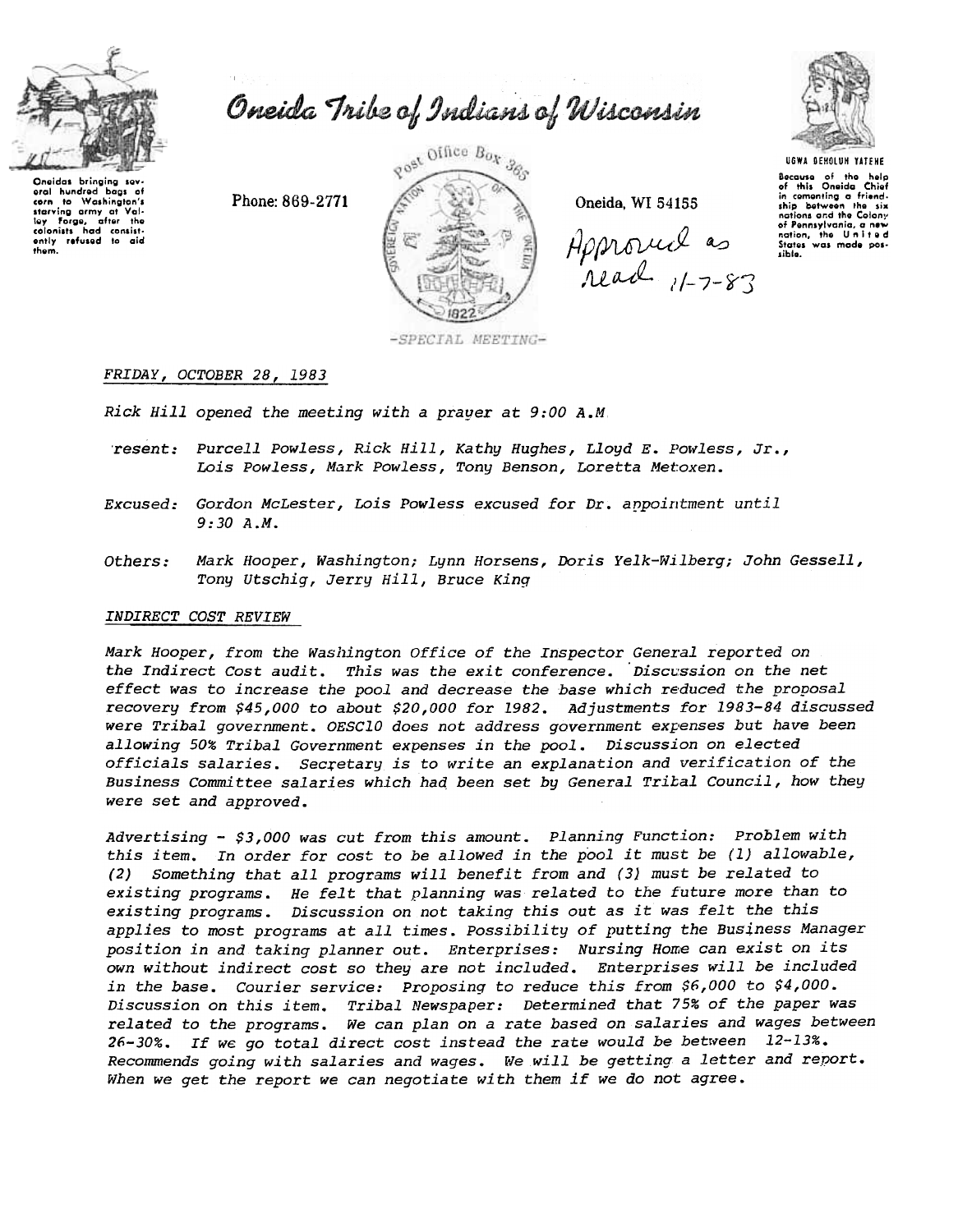Oneida Tribe of Indians of Wisconsin Special Meeting - October 28, 1983 Page 2

Minor items needed to be mentioned:

Space Costs - If there are any major changes for 84 they will need a space cost allocation plan for 85, if any drastic changes. Telephone expenses - segregating calls relating to elected officials vs. other programs. As government costs are not allowed it is important to separate any costs related to government from administration. Different ways to separate calls discussed. One suggestion is to keep a telephone log and get an average percentage of calls. Travel - Tribe should enforce authorization of travel or travel controls. CPA Audit report - major audit deficiencies have been acted on since report was issued. He requested a copy of this. Advances - On SF 1034A - Discussion on process. Committee explained process and reason for any advances.

He stated that these accounting system problems were nothing to effect anything major. He feels that if these controls are enforced there should not be any problems with these.

# ENROLLMENT OFFICE MEMO OF 10/25/83

Discussion on the memo regarding the five points to consider. Tony Utschig responded that basically he agrees with this. In regard to item 4 Tony felt that there was not a reprimand unless not getting the rate by October 1, was understood as one. Tony responded in his memo that Administration was of the understanding that because these positions were not responsible to administration that administration would not be responsible for initiating an upgrade. The revised budget and narratives were received by his office on August 23, 1983 and he concurs that these upgrades should be effective on October 1, 1983. Action has been taken on this.

#### LAW OFFICE

Budget Modification, and attorney position. The action already taken was that the Committee approved the budget for the Law Department with the understanding it would be directed by Jerry Hill and Mary Lemieux would be the legal secretary. Mary was recalled from lay off. Jerry's contract ended October 14, 1983 and the Department was authorized for the 1st of October. Jerry would start his tribal employment on expiration of contract. However, due to new personnel policies and procedures formed action has to be referred from the Personnel Department. Loretta moved that we refer the Law Department personnel matters back to Personnel for correct procedure. Rick Hil seconded. Mark opposed. Lois abstained. Motion Carried.

Kathy moved to approve the budget modification. Rick Hill seconded. Motion Carried. Tony Benson opposed.

Kathy moved to authorize Jerry Hill to enter into a contractual agreement with Powless and Associates for the Law Department. Loretta seconded. Tony opposed. Mark and Lois abstained. Motion Carried.

In regard to the budget increase. Discussion. Lois moved to defer this reque LOr 90 days for Jerry to review. Lloyd seconded. Mark and Tony opposed. Motio Carried.

In regard to the request of Kathy Hughes in a memo of Octover 27, 1983 regarding matercard authorization for Gerald Hill, Lloyd moved to approve the recommendation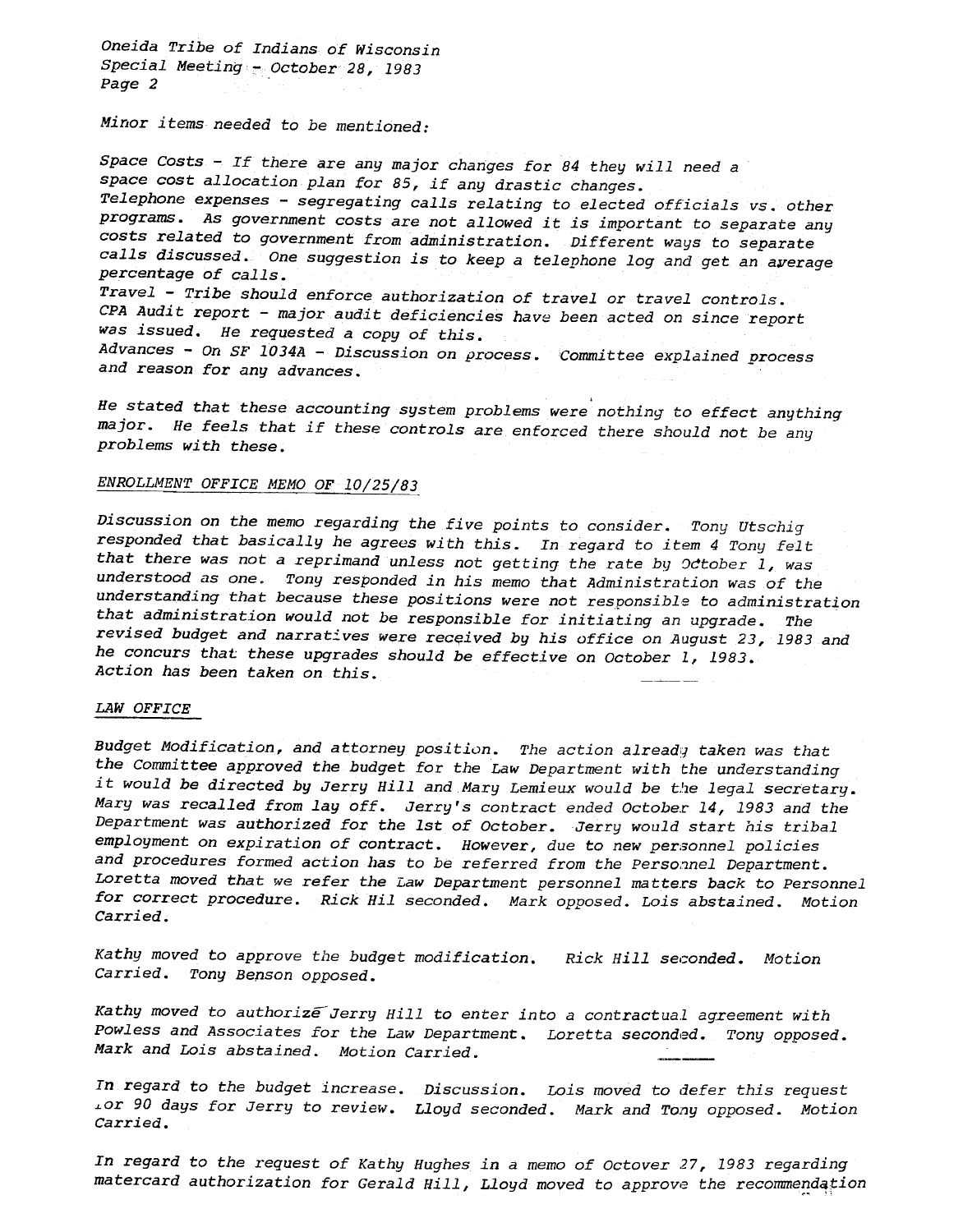Oneida Tribe of Indians of Wisconsin Special Meeting - October 28, 1983 Page 3

Rick Hill seconded. Motion Carried.

#### *TRIBAL ORDINANCES*

Request from Ronald Jones from Flandreau Santee Sioux Tribe for a sample copy of the Bingo, Smoke Shop and Gambling Ordinances. Discussion on this and similar requests being sent out. Jerry suggested sending the ordinance with a cover letter explaining that they use these specific ordinances because they were tailored for our reservation. Rick Hill moved to send the ordinance to the Santee Sioux Tribe and a cover letter be drafted by the attorney for the Chairman to sign. Mark seconded. Rick amended his motion to have the attorney contact the Tribe and any other Tribe to ensure that the request was from an authorized person of that Tribe. It was further amended to have Mark and Rick confer with the Law Office on this draft letter. Mark Seconded. Motion Carried

Loretta moved that the Law Department draw up a policy for future requests from Tribal Governments and include circulating the requests to the Business Committee. Kathy seconded. Motion Carried.

#### INDIAN CIGARETTE TAX ISSUE

In regard to the request from the Menominee Tribe for cooperation and support in assisting the Menominee Tribe to enforce its tribal ordinance no. 79-4 of October 25,1983, the Law Department has drawn up a draft letter stating that the Oneida Tobacco Enterprises be directed not to sell cigarettes to identified cigarette retailers from other reservations including the Menominee Reservation, stating also that we have taken formal action to recognize the laws of the Menominee Nation Ordinance 79-4 regulating tobacco sales on the Menominee reservation and granting full faith and credit to such laws. Lloyd Powless moved to approve draft letter. Mark seconded. Loretta and Kathy opposed. Motion carried.

 $Lloyd$  made a motion that Mark work with the Law Office to clarify the issue of a wholesale policy of the Tribe if there is one and correspondence be sent to the Menominee Tribe in reply to their request and also the second issue of the one carton quantity in their ordinance and how we deal with that. Mark seconded. Motion Carried.

## BUSINESS MANAGER AND FLOW CHART

Bruce King and Tony Utschig submitted job descriptions for the Business Managers position. Discussion on the responsibilities and the flow chart, how each of these would work. After lengthy discussion, Lloyd Powless moved to approve the recommendation of Tony Utschig with the procedural exception for Bruce King, economic developer to work directly under the Business Committee. Basically putting the two job descriptions together. Loretta seconded. Mark opposed because he feels he has to support the economic developer in his recommendations and in respect to the committee and their liaison responsibilities. He tends to look at the liaison person and what they are recommending. He feels that he has made a lot of concessions in going over the budget in terms of economic development. Three fourths of what the developer had asked for was deleted with the understanding that it can be modified later on. To accommodate the committee he feels that he has made a lot of concessions. He feels that to be consistent and respectful of the other liaison positions in what they are recommending and he does not feel that this is a right move. He feels that we have staff that are doing their jobs and we have asked for their recommendation and we Lave received. them.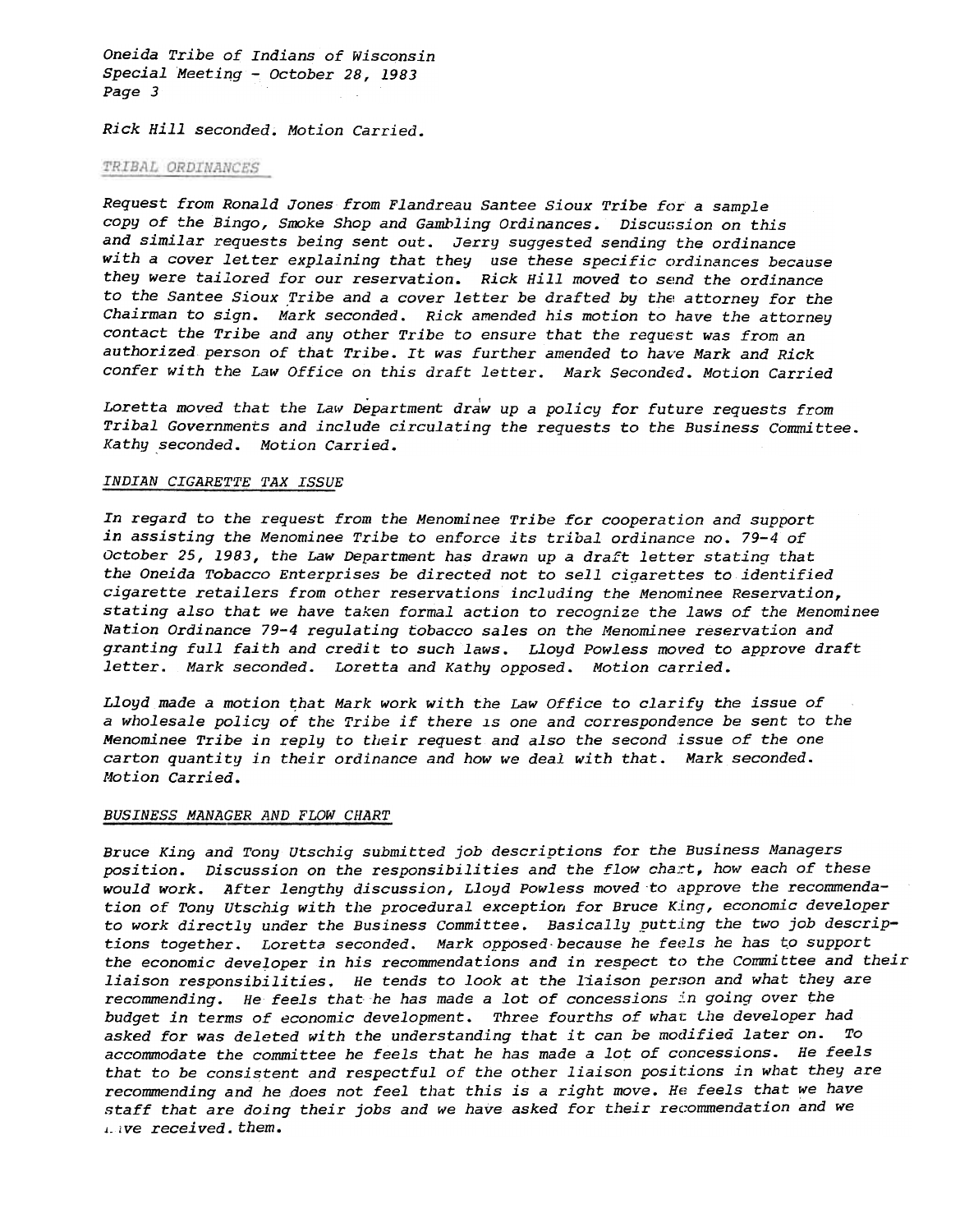Oneida Tribe of Indians of Wisconsin Special Meeting - October 28, 1983 Page 4

On the motion, Mark, Tony, Lois opposed. Motion carried.

Kathy moved to approve the posting of the Business Managers position, the job description for the internal promotion and if we do not have anyone internally to post externally. (Tony Utschig's job description) The changes in the job description are to be under Duties and Responsibilities, fourth item to add: "with the coordination of the Enterprise Manager and Economic Developer"; item no. 7: change to "Work with the Economic Developer in developing and implementing new business's"; and, under Training and Experience Required: Delete the last sentence of first item. Also, under Duties and Responsibilities, item No. 3, change to Review enterprise performance in conjunction with Enterprise Managers and make recommendations to the Tribal Administrator to improve enterprise performance and accountability. As there was not a second to this motion, Kathy moved to approve the job descriptions as revised. Lloyd Powless seconded. Mark and Tony opposed. Motion Carried

T.loyd moved to post the job description internally and externally. Rick Hill seconded. Mark, Lois and Tony opposed. Motion Carried.

# INVITATION TO ARLINDA LOCKLEAR

Jerry brought up meeting with Arlinda Locklear and that she would like to meet with the committee in regard to our land cases in New York. She would like to give a full statement to the committee in regard to the state of our land claims. Discussion on a time to meet. Kathy moved to schedule some time with Arlinda Locklear after the November 9, 1983 meeting but before the 18th and 19th of November. Loretta Metoxen seconded. Kathy amended to include meeting with the community and restricted to Tribal members. Motion Carried.

#### TRAVEL REQUEST

Lloyd moved to approve the travel request of Kathy Hughes of October 27, 1983 to travel to Denver, Colorado to attend the National Tribal Chairman's Association and Tribal Commission meetings on Sunday, November 6 and Monday, November 7, 1983. Lois seconded. Motion Carried. Kathy abstained.

### <u>FINANCE AND APPROPRIATI</u>

Number 1 an 2 have been acted on in regard to Jerry Hill's modification and Law Department budget.

(3) Lloyd Powless moved to approve the \$463.00 needed for the Future of the Bay Conference. Kathy seconded. Motion Carried. Mark opposed. Lois abstained. request for show of hands on vote. Mark opposed, Rick and Lois abstained. Motion Carried. Lloyd moved to refer Judy Cornelius seat on the Steering Committee of the Future of the Bay organization be recommended by the Land Committee to the Business Committee for approval. Loretta seconded. stated this was already approved. Lloyd and Loretta withdrew motion and second.

 $(4)$  Kathy moved to approve Equipment Acquisitions of Hardware for Health Center of \$1,700. Lloyd seconded. Motion Carried. Mark abstained.